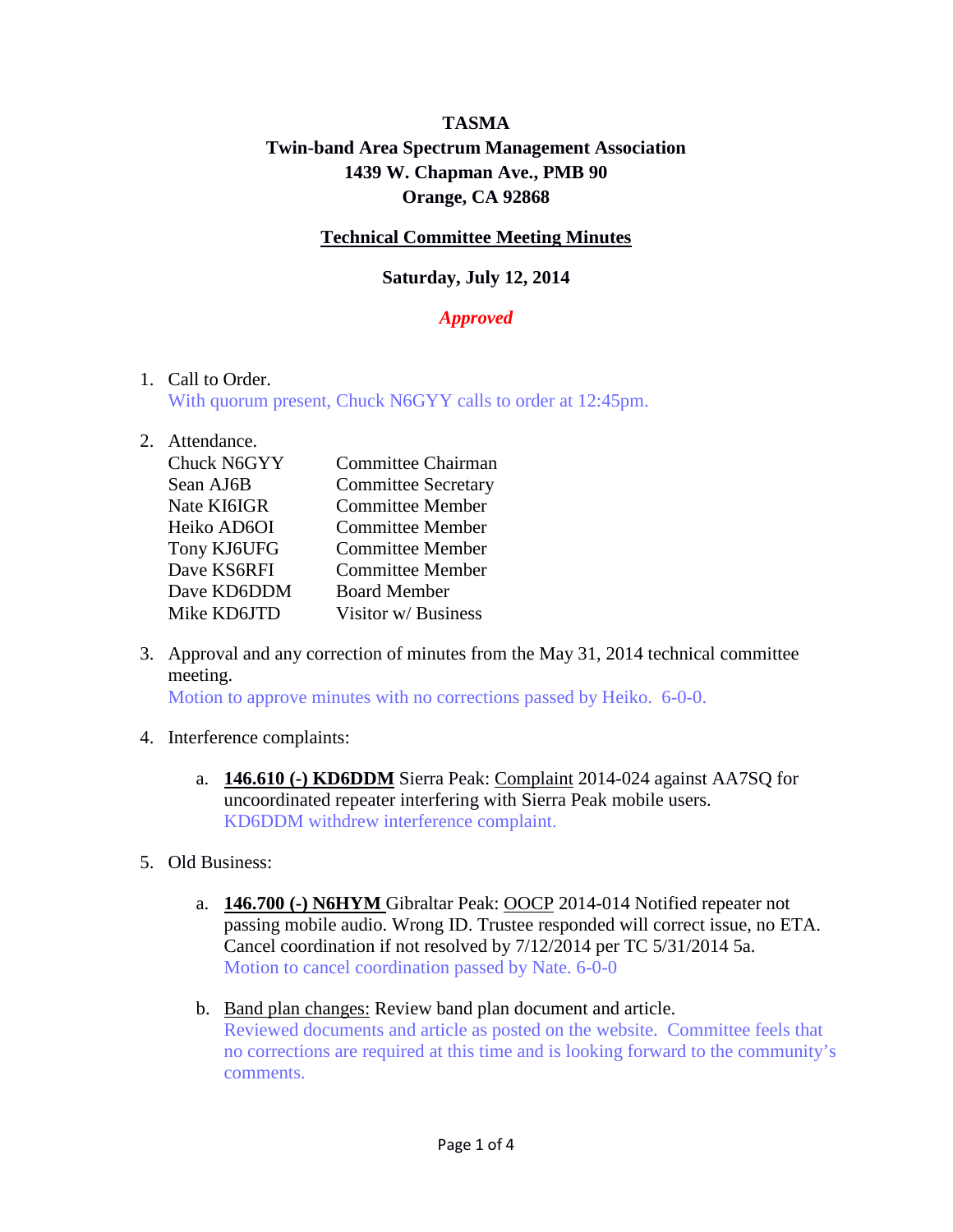- 6. Test Coordinations Not On The Air Yet: (in construction)
	- a. **146.160(+) KJ6GCB** Palm Springs: (build out by 7/2014) RFC Update 2013- 065d. New location. Motion to extend due to extenuating circumstances to 11/2014 passed by Sean. 6- 0-0
	- b. **147.030 (+) N6XPG** Green Valley Lake: (test ending 11/2014) RFC 2014-020 New Repeater. Must be on air by 7/2014. Repeater not observed on air, test coordination has expired.
- 7. Test Coordinations On The Air:
	- a. **145.280 (-) W6ZN** Palomar Mtn: (test ending 7/2014) RFC 2014-003. New repeater. Note: Call sign change from KA6UAI (2014-026) Motion to issue final coordination passed by Heiko. 6-0-0
	- b. **147.615(-) W6LY** Laguna Wood: (test ending 7/2014) RFC 2014-012a. New repeater. Motion to issue final coordination passed by Heiko. 6-0-0
	- c. **147.705(-) K6ECS** Running Springs: (test ending 7/2014) RFC 2014-016. Location change. Motion to issue final coordination passed by Heiko. 6-0-0
	- d. **146.620(-) K7LHC** Black Metal Mountain: (test ending 7/2014) RFC 2014-019. New repeater. Motion to issue final coordination passed by Heiko. 6-0-0
	- e. **147.450 (-) W6NUT** Contractors Point: (test ending 7/2014) RFC 2014-008 New Repeater. Motion to issue final coordination passed by Heiko. 6-0-0
	- f. **146.910 (-) KI6BJN** Otay Mtn: (test ending 11/2014) RFC 2014-005. New repeater. No action required.
	- g. **147.550 (144.995) K6OJI** Ojai: (test ending 11/2014) RFC 2014-009a. New D-Star repeater. No action required.
	- h. **146.895(-) W6KRW** San Clemente: (test ending 11/2014) RFC New 2013-067. New transmitter in simulcast. No action required.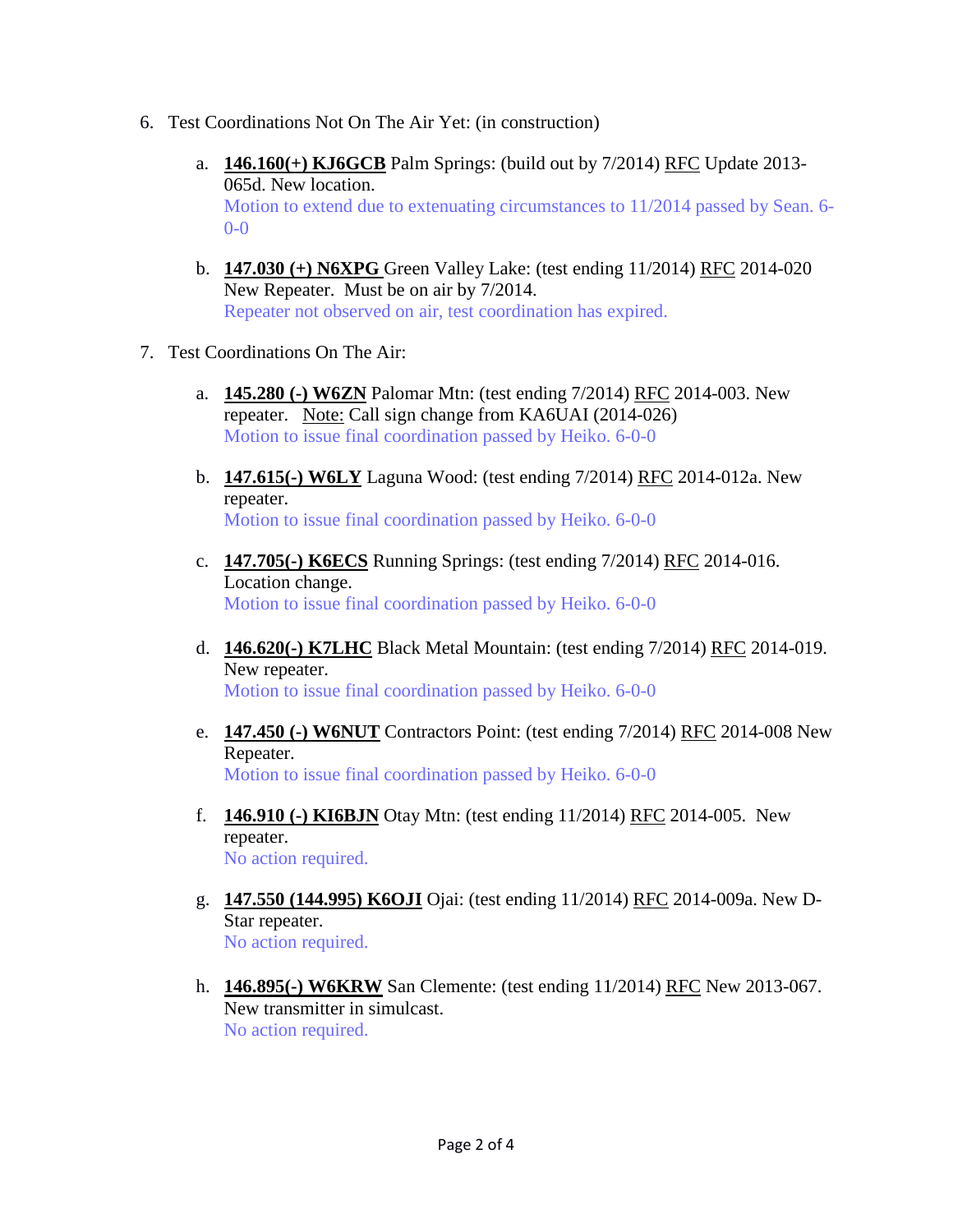8. Coordination Waiting List:

|  | Date:           | <b>Expire:</b> | <b>Call Sign:</b> | RFC:     | <b>Location:</b>                |
|--|-----------------|----------------|-------------------|----------|---------------------------------|
|  | a. $04/03/2009$ | 12/2014        | K6AMS             | 2009-040 | <b>Running Springs</b>          |
|  | b. $05/25/2009$ | 12/2014        | KF6HKM            |          | 2014-007(ud) Contractor's Point |
|  | c. $05/25/2009$ | 12/2014        | KF6HKM            |          | 2014-007(ud) Oat Mountain       |
|  | d. $12/01/2012$ | 3/2015         | W6NUT             |          | 2012-009em Contractor's Point   |

*Waiting list applicants remain on the waiting list for one year per waiting list guidelines.*

*Committee reviewed waiting list and no coordination activity was available for the waiting list at this time.*

- 9. New Business:
	- a. **147.060(+) WD6EBY** Laguna Peak, Oxnard: RFC 2014-022. New repeater. (P) Motion to issue test coordination passed by Heiko to 11/2014. 6-0-0
	- b. **147.000(+) K6CLX** Desert Tower: RFC 2014-023. Location move. (P) Motion to issue test coordination passed by Sean to 11/2014. 6-0-0
	- c. **147.990(-) AA7SQ** El Mirage: RFC 2014-025. New repeater. (P) Motion to issue test coordination on 147.390(+) per band plan passed by Nate to 11/2014. 6-0-0
	- d. **147.120(+) KD6JTD** Contract Point: RFC 2014-027. Trustee change. (P) Motion to approve trustee change passed by Heiko. 6-0-0
- 10. Sub-Committee Business:
	- a. Forms and Procedures 2014 subcommittee report. No updates at this time.
- 11. Next Committee Meeting: November 1, 2014. Location to be announced to participants prior to meeting.
- 12. Adjournment.

Motion to adjourn by Heiko 6-0-0 at 2:45pm. 6-0-0